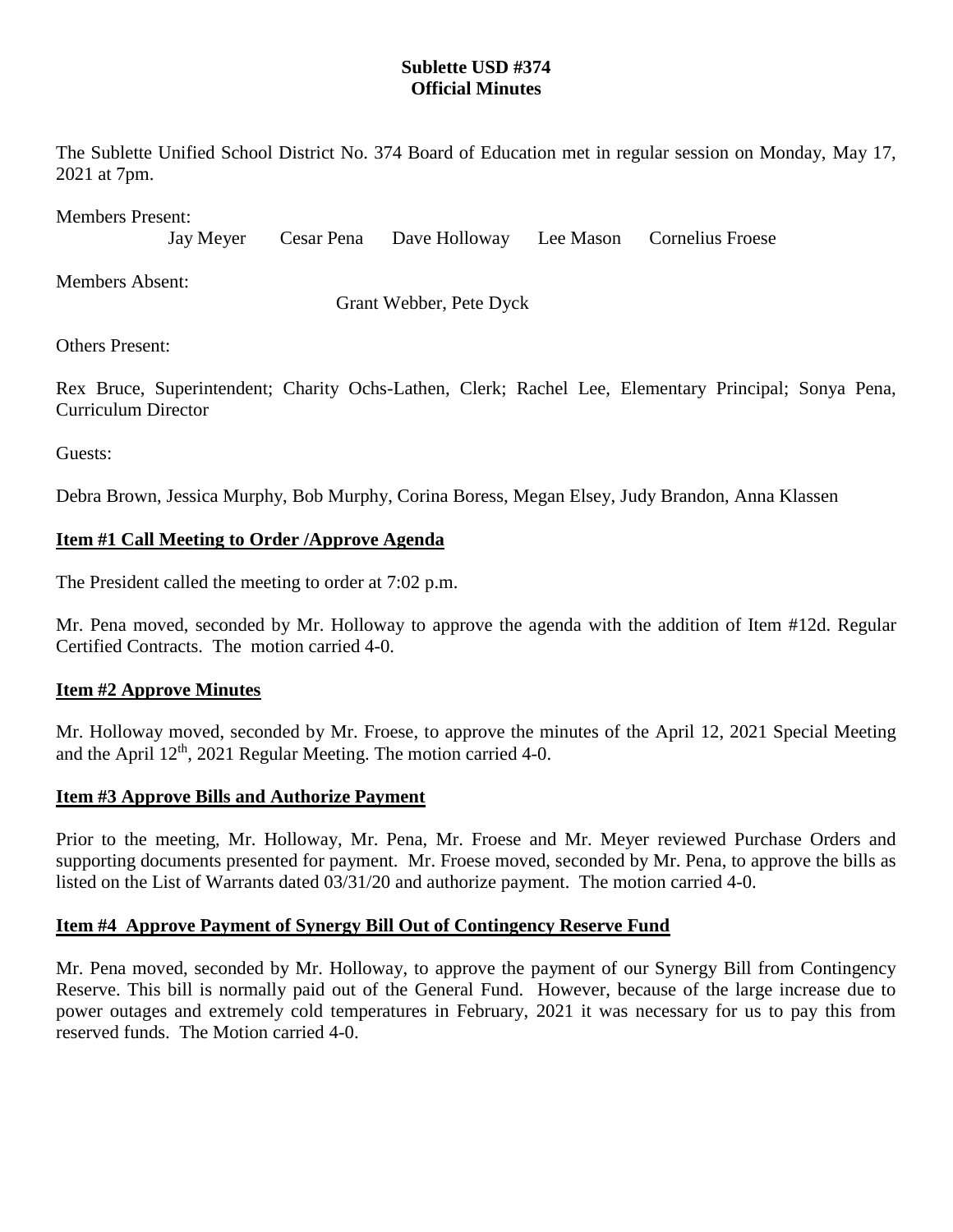Board Minutes Page 2 May 17, 2021

### **Item #5 Approve Budget Transfers**

Mr. Froese moved, seconded by Mr. Pena, to approve the following transfers: \$56,853.22 from General Fund to At Risk; \$5,401.45 from General to 4-Year-Old At Risk; \$11,734.82 from General to Daycare; \$10,497.50 from General to Bilingual; \$13,309.33 From General to Food Service; \$36,828.69 from General to Special Education; \$712.33 from General to Small Rural Schools; and \$2,467.39 from General to Vocational Fund. The motion carried 4-0.

### **PUBLIC FORUM**

There was no public forum.

Mr. Mason entered the meeting at 7:18pm

# **Reports**

#### Curriculum

Mrs. Pena reported that the 3 Year LINK Grant will end this school year. ESL Data is showing overall significant improvement in all grades from the beginning of the year testing to end of the year testing. Overall Elementary Reading Scores are seeing marked improvement. Even though there has been no intervention, the smaller groups of students seems to be helpful in scores improving. In High School there is no change in the College Pathways but there has been increase in High Risk. There has never before been intervention in MS/HS and there will be in the 2021-2022 school year. The hope is this will reduce the increase in High Risk.

#### Principals

Mrs. Lee reinforced the increase on Test Scores on IReady Map. All but one student had an increase. Of those, 100% are at or above Benchmark.

Mr. Bob Murphy and Mrs. Jess Murphy presented for Mr. Marlin. They proposed a schedule change to seven hours and including intervention for the MS/HS. They hope to offer more "Life Skills" and "Career Path" electives. Focus for intervention will be SECD which stand for Social, Emotional, Character, Development. There will also be the goal of beginning the Integrated Plan of Study (IPS) in Seventh Grade and continuing through the completion of High School.

#### Activities Director

Mr. Carter was not present.

#### SWPRSC/HPEC

Mr. Meyer stated there were many personnel changes happening at SWPRSC with several leaving and the hiring of an Education Consultant. No report was available for the HPEC meeting.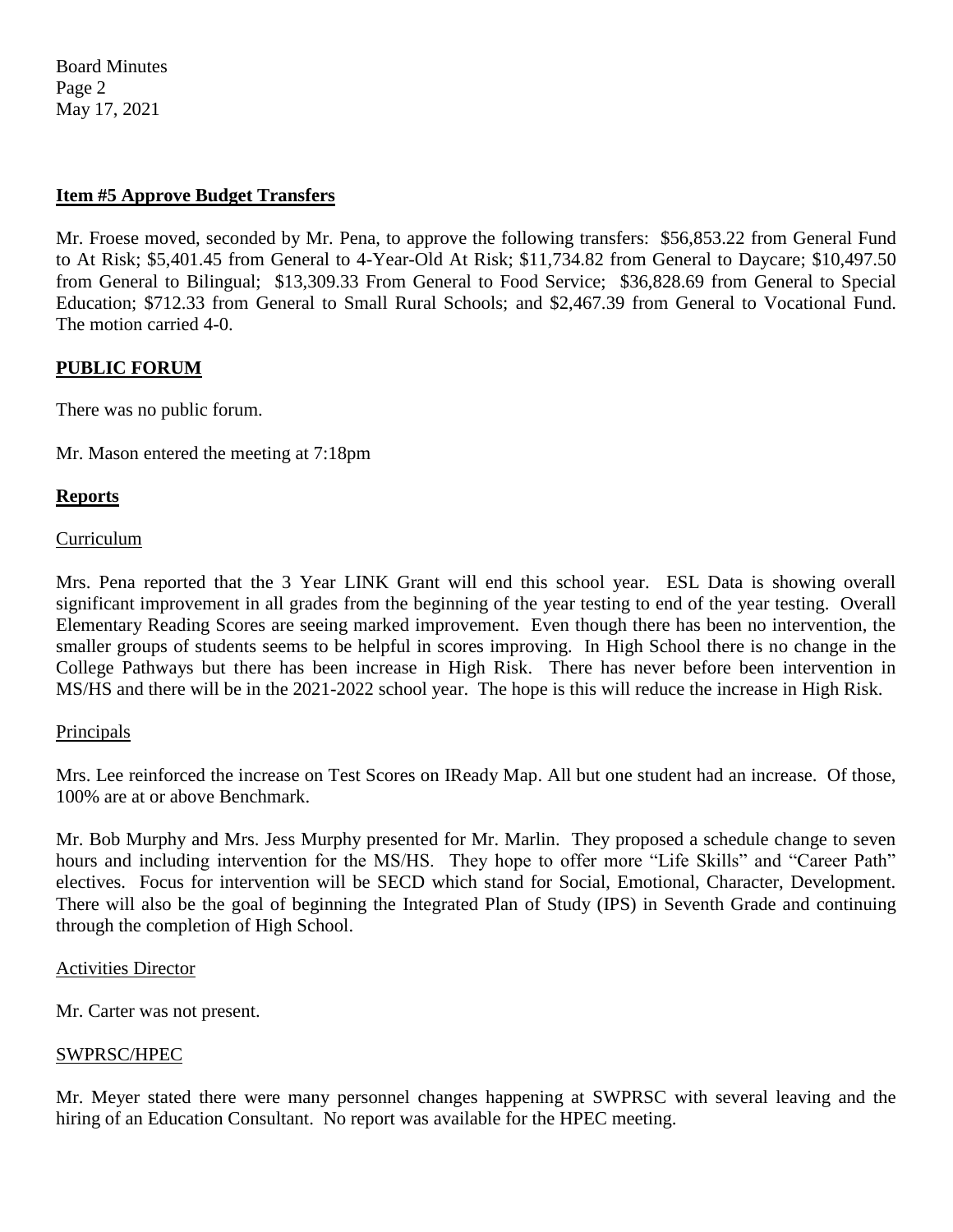Board Minutes Page 3 May 17, 2021

### Superintendent:

Mr. Bruce reported our Synergy bill was over \$21,000 and it was negotiated down the between \$10,000- \$12,000. He also indicated he would be putting bids out for some building improvements to the High School

### **Item #6 Debra Brown to present on Emergency Safety Plan**

Deb Brown presented the Hazard Mitigation Plan which she stated is reviewed by the county every five years. It is made up of a nine county region and looks at 16 different hazards, the likelihood of the hazards happening and the demographics of who is affected. FEMA requires adopting the Hazard Mitigation Plan and having a disaster plan in place in order to receive funds for any loss from plan listed hazards. Mr. Mason made the Motion, Seconded by Mr. Pena. Motion carried 5-0 to adopt the Hazard Mitigation Plan.

# **Item #7 Haskell Township Library Walking Storybook**

Anna Claussen from Haskell Township Library presented the idea of A Walking Storybook along the walking track south of the High School Track. There will be 20 stands around the track and each will be a new page to the story. The stories will be changed out regularly. Mr. Pena moved, Seconded by Mr. Holloway to allow for the stands to be displayed along the walking track. The motion carried 5-0

#### **Item #8 ESSER Fund Discussion**

Mr. Bruce informed The Board of his intentions in applying ESSER Funds. He said the first focus should be on the students who may have fallen behind due to COVID related issues. These plans also include resuming summer school and retaining the After School Program for 3 years.

# **Item #9 KASB Membership/ Legal Assistance Fund**

Mr. Mason moved, Seconded by Mr. Froese to retain membership to KASB and membership to the Legal Assistance Fund. The motion carried 5-0

#### **Item #10 2021-2022 School Calendar**

Mr. Pena moved, Seconded by Mr. Mason to approve the calendar for the 2021-2022 School Year. The motion carried 5-0.

# **Item #11 Executive Session- Non Elected Personnel**

Mr. Pena moved, followed by Mr. Froese to go into Executive Session for 15 Minutes. The motion carried 5-0. The Board reconvened at 8:42pm